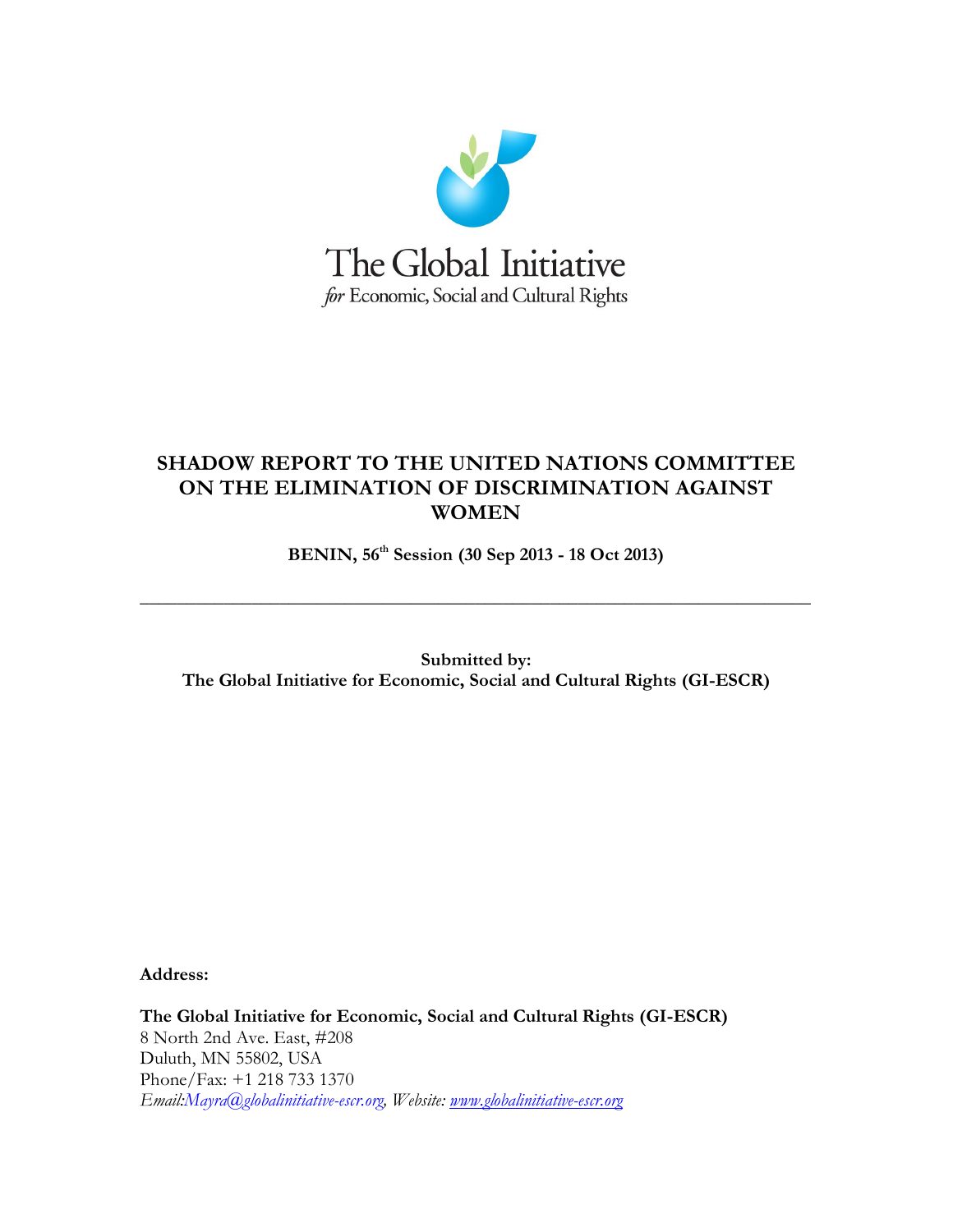## **I. Concerns Relating to Women's Land and Property Rights in Benin (addressing paragraph 17 of the "List of Issues' 1 on 'Rural Women')**

1. As the fourth periodic State Party report notes, the majority of women in Benin work in agricultural and rural production.<sup>2</sup> However, despite women's close relationship with the land and agricultural production, women's ability to have equal rights to land is a major concern in Benin, and particularly in rural areas most women do not enjoy equal right to land. The State Party Report itself highlights that:

*One of the main problems that women [in Benin] face is a lack of available land. As a result, women work as landless farmers. In Benin, inheritance is one of the main means of access to land, especially in the southern and central parts of the country. According to tradition, only men may*  inherit land, owing to the fact that they would normally be in charge of work in the fields (in the *northern part of Benin). Gender-disaggregated agricultural statistics indicate that of all land acquired with tenure, 13 per cent belongs to women. Plots owned by women are also generally smaller than those belonging to men: 0.9 hectares versus 1.26 hectares. … It should be noted that the practice of excluding women persists in some families, despite the promulgation of the Personal and Family Code*. 3

2. According to LANDac, the IS Academy on Land Governance for Equitable and Sustainable Development,<sup>4</sup> most women in Benin only have user rights to land through their male relatives (generally their husband). While policy and legislative efforts have been undertaken in recent years to promote women's *de jure* right to land, the *de facto* reality continues to be that customary practice exclude women from being able to access and control land on and equal basis with men. To remedy this situation, LANDac has suggested that interventions to facilitate women's access to land should include: "further strengthening of the legal framework, combined with information and communication on women's rights, and active policy support at the national and local level."<sup>5</sup>

3. In rural communities where women remain subject to customary law, it is extremely difficult for women to inherit and enjoy equal rights over land. The Social Institutions and Gender Index (SIGI) of the OECD Development Centre reports, "… access to land is extremely restricted for women in Benin; in fact, they may be prohibited from owning any land at all and customary practices make it practically impossible for them to inherit property, and hence, obtain land. This situation is most evident in the agricultural sector. Women make up 80% of the agricultural workforce but very few are landholders; rather, they must rent land, and often the only land that they are offered is of poor quality."<sup>6</sup>

 $\overline{a}$ List of issues and questions with regard to the consideration of periodic reports: Benin, UN Doc. CEDAW/C/BEN/Q/4, 19 March 2013.

<sup>2</sup> Consideration of reports submitted by States parties under article 19 of the Convention on the Elimination of All Forms of Discrimination against Women, Fourth periodic reports of States parties: Benin, UN Doc. CEDAW/C/BEN/4, 12 March 2012, at para. 121.

 $3$  Ibid., at para 123.

<sup>4</sup> LANDac is one of the IS Academies for International Cooperation sponsored by the Netherlands Ministry of Foreign Affairs.

LANDac, 'Benin: Food Security and Land Governance Factsheet,' 2012.

<sup>6</sup> See: SIGI, 'Benin.: Discriminatory Family Code,' http://genderindex.org/country/benin [last accessed 29 August 2013].